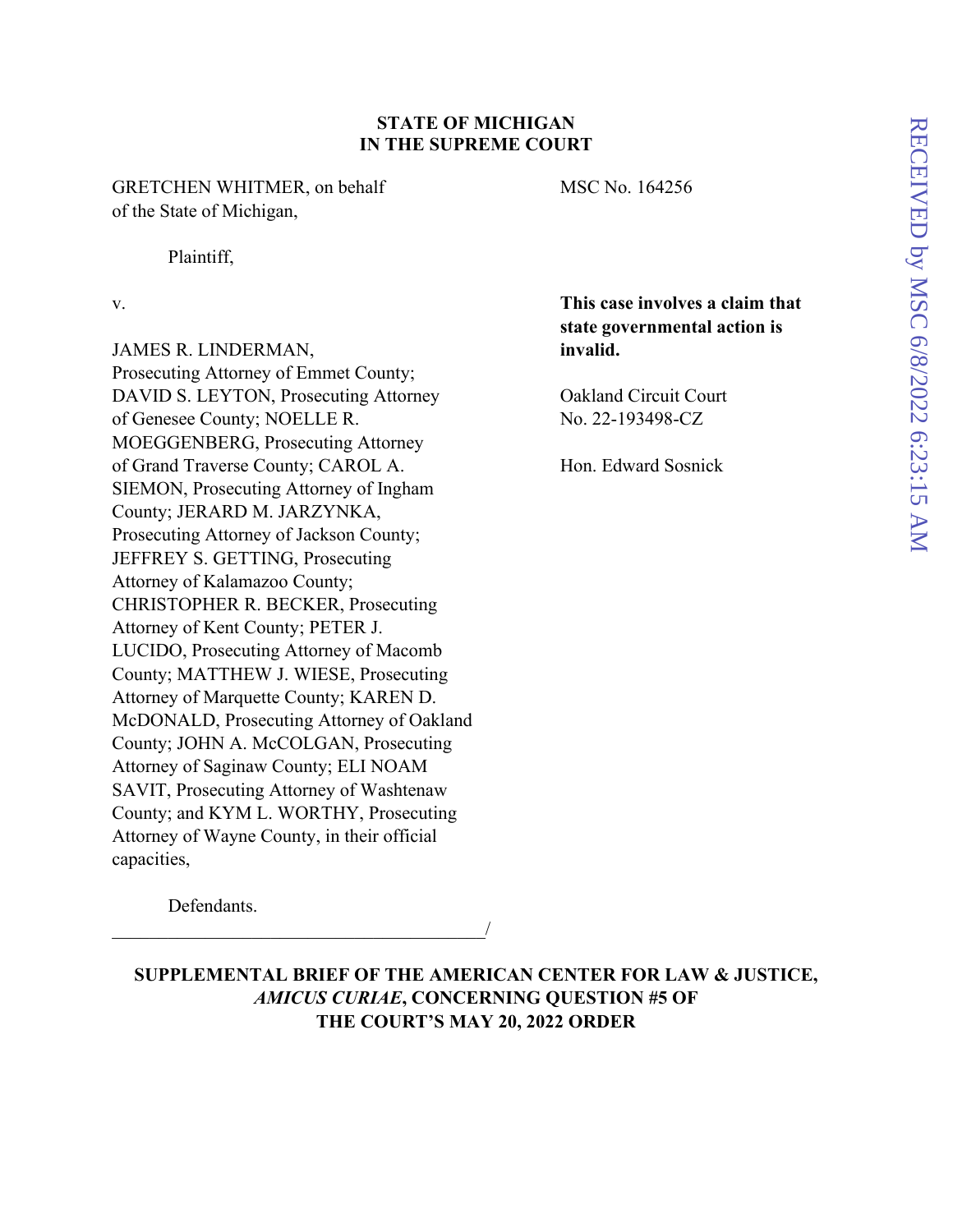Edward L. White III Erik M. Zimmerman American Center for Law & Justice

Jay Alan Sekulow\* Stuart J. Roth\* Jordan Sekulow\* Olivia F. Summers\* American Center for Law & Justice



Counsel for American Center for Law & Justice

David Kallman **Stephen Kallman** Jack Jordan **William Wagner** 



Counsel for Defendants Jarzynka and Becker

Leah Litman Cooperating Attorney, Democratic Legal Counsel Michigan House of Representatives



**Angela Wheeler Democratic Legal Counsel** Michigan House of Representatives



Counsel for House Democratic Caucus and Senate **Democratic Caucus** 

**Christina Grossi Linus Banghart-Linn Christopher Allen** Kyla Barranco Michigan Department of Attorney General



Lori Martin Alan Schoenfeld **Emily Barnet Cassandra Mitchell Benjamin Lazarus Special Assistant Attorneys General** Wilmer Cutler Pickering Hall & Dorr, LLP



**Kimberly Parker Lily Sawyer Special Assistant Attorneys General** 



Counsel for Plaintiff Gretchen Whitmer

**Brooke Tucker** Office of the Prosecuting Attorney **Civil Division** 



Counsel for Respondent David Leyton, Prosecuting Attorney, Genesee County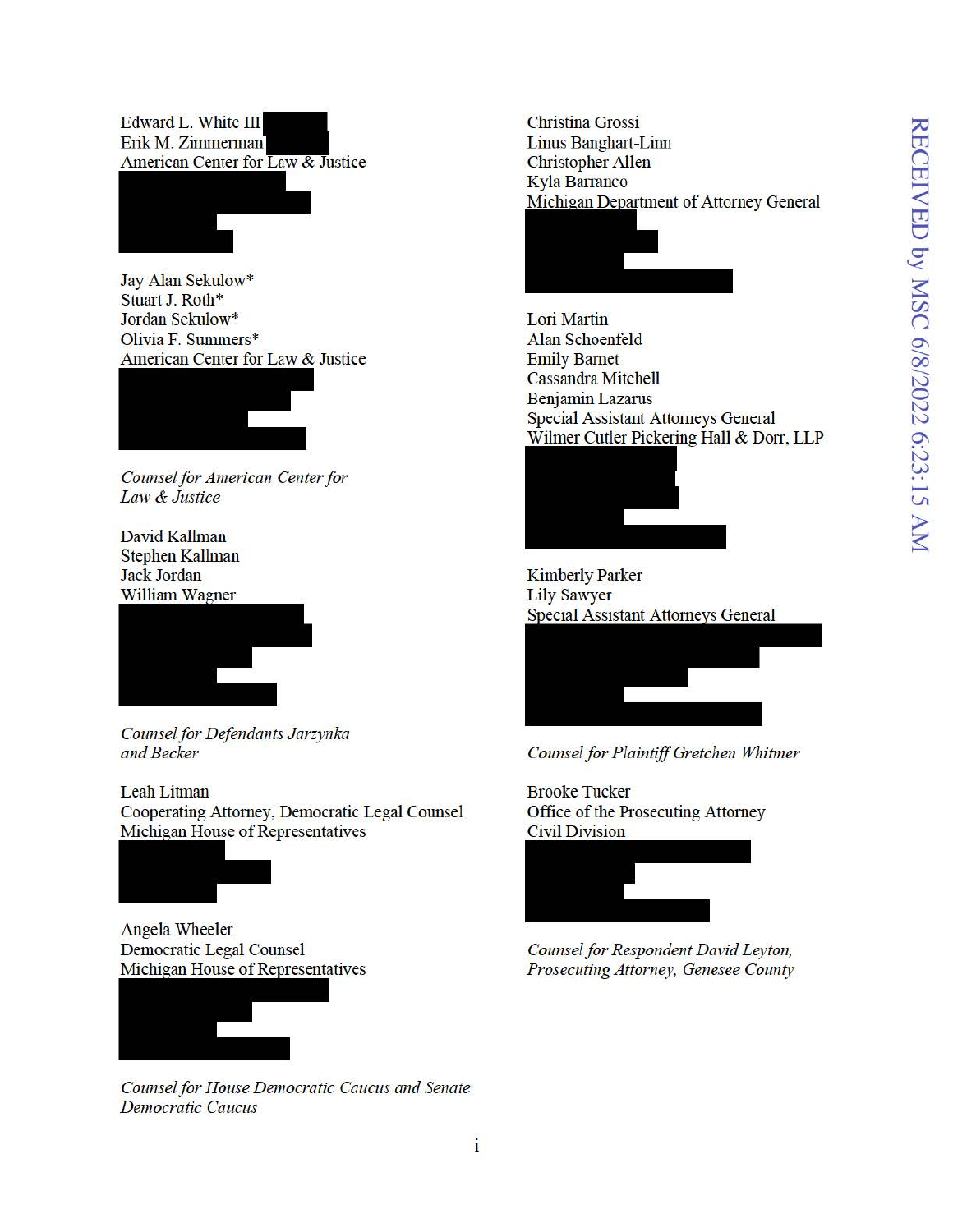**Bonnie Toskey** Sarah Osburn Cohl, Stoker & Toskey, P.C.



Counsel for Respondents Carol Siemon, Prosecuting Attorney, Ingham County, and Jeff Getting, Prosecuting Attorney, Kalamazoo County

Eli Savit Victoria Burton-Harris



**Jonathan Miller Michael Adame** Elsa Haag **Public Rights Project** 



Counsel for Respondent Eli Savit, Prosecuting Attorney, Washtenaw County

**John Bursch Alliance Defending Freedom** 



**Michael Smith** The Smith Appellate Law Firm



**Rachael Roseman** Jonathan Koch Smith Haughey Rice & Roegge



Counsel for Right to Life of Michigan and Michigan Catholic Conference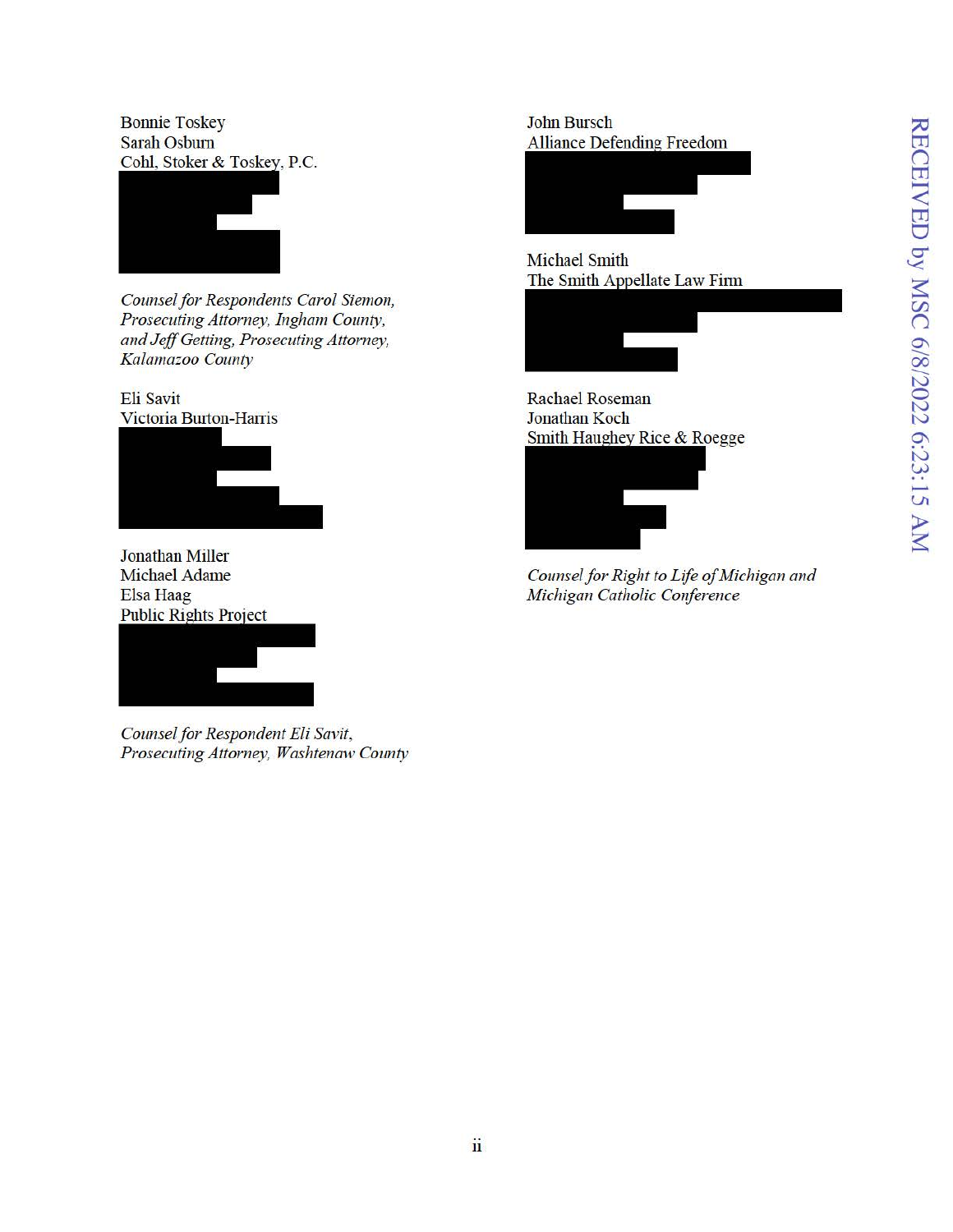# **TABLE OF CONTENTS**

| $\mathbf{I}$ .<br>The 1963 Constitution does not include a right to abortion, or provide greater<br>due process or equal protection rights than the federal constitution2 |
|---------------------------------------------------------------------------------------------------------------------------------------------------------------------------|
| II.<br>The Governor seeks an amendment to the 1963 Constitution through litigation,                                                                                       |
|                                                                                                                                                                           |
|                                                                                                                                                                           |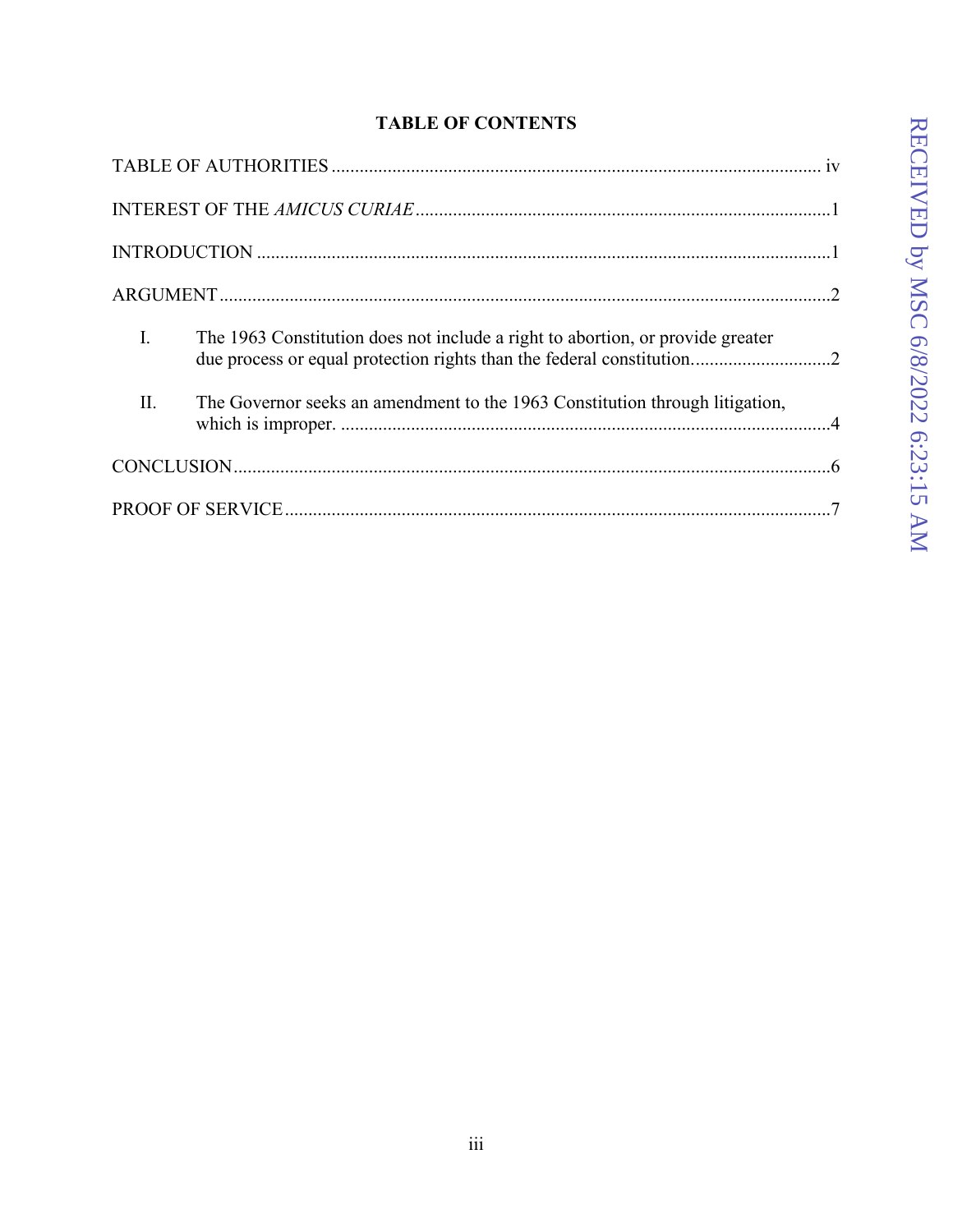# **TABLE OF AUTHORITIES**

| Cases                                                                                 |
|---------------------------------------------------------------------------------------|
|                                                                                       |
|                                                                                       |
|                                                                                       |
| Dobbs v. Jackson Women's Health Org., No. 19-1393 (U.S. Sup. Ct.) 1-2, 5-6            |
|                                                                                       |
|                                                                                       |
|                                                                                       |
|                                                                                       |
|                                                                                       |
| League of Women Voters of Mich. v. Sec'y of State, Nos. 163711-2, 163744-5, 163747-8, |
|                                                                                       |
|                                                                                       |
|                                                                                       |
|                                                                                       |
|                                                                                       |
|                                                                                       |
|                                                                                       |
|                                                                                       |
|                                                                                       |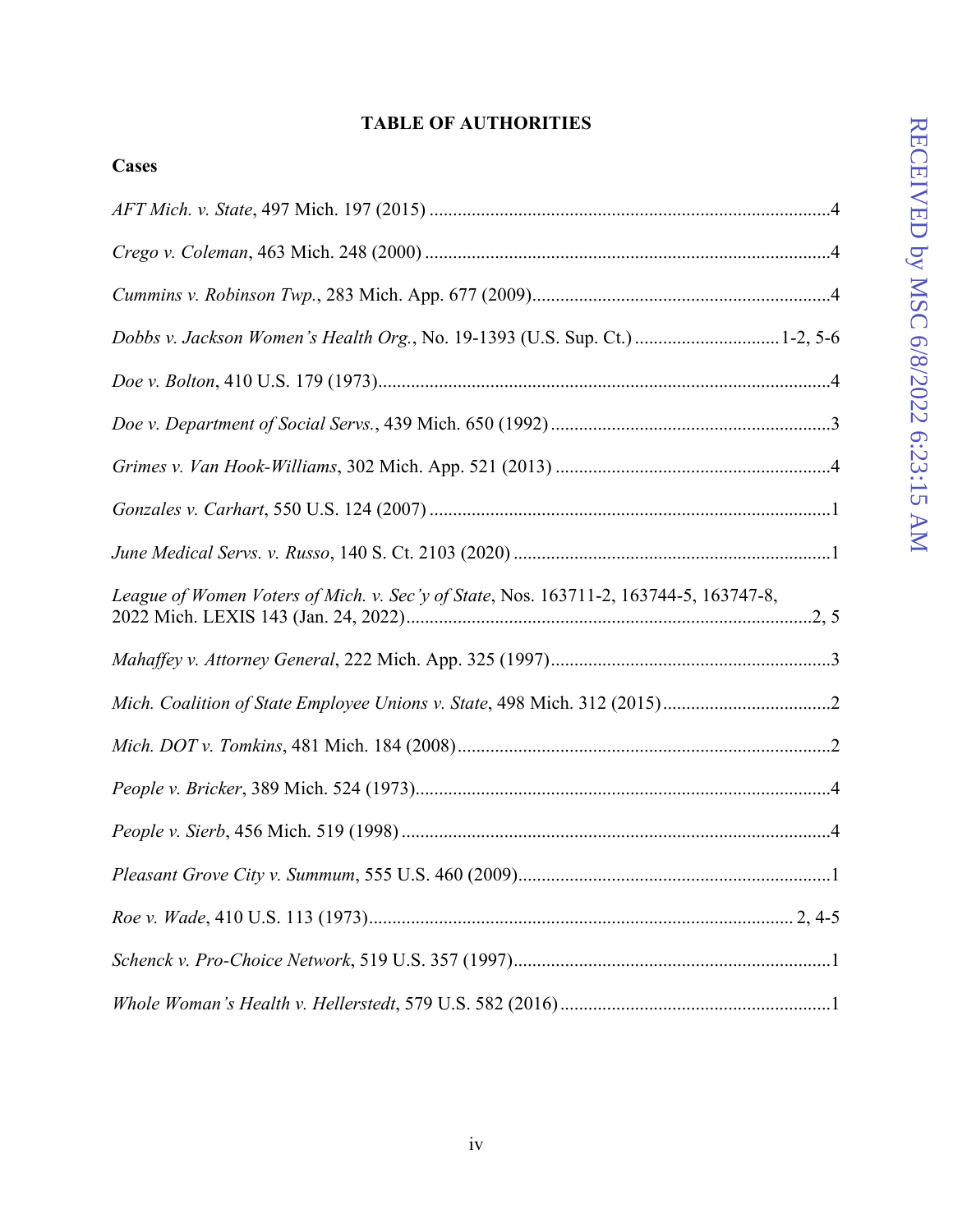# Other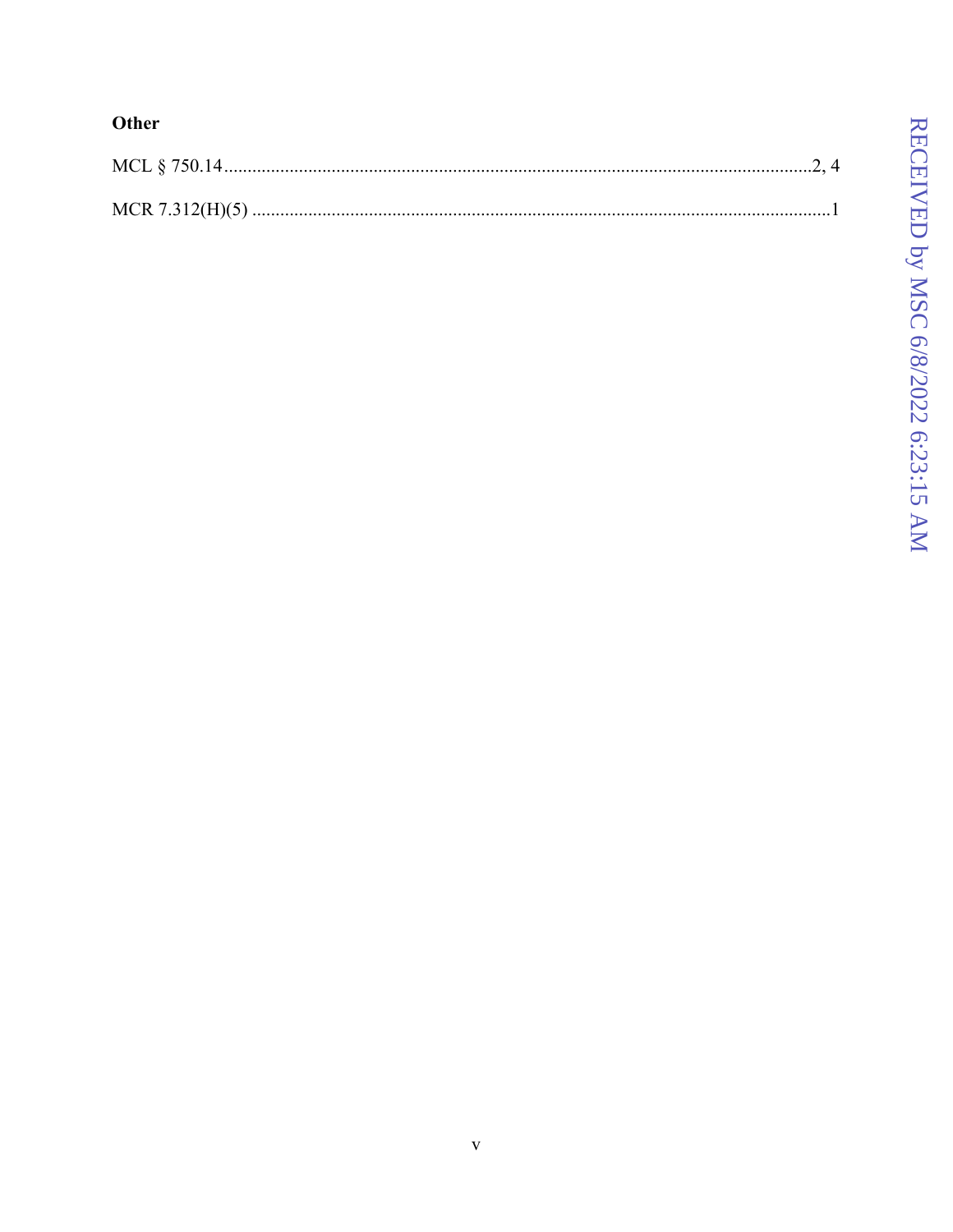#### **INTEREST OF THE** *AMICUS CURIAE*

*Amicus curiae*, the American Center for Law & Justice ("ACLJ"), is an organization dedicated to the defense of constitutional liberties secured by law, including the defense of the sanctity of human life.<sup>1</sup> Counsel for the ACLJ have presented expert testimony before State and federal legislative bodies, and have presented oral argument, represented parties, and submitted *amicus curiae* briefs before the Supreme Court of the United States and numerous State and federal courts in cases involving a variety of issues, including the right to life. *See, e.g.*, *Pleasant Grove City v. Summum*, 555 U.S. 460 (2009); *Dobbs v. Jackson Women's Health Org.*, No. 19-1393 (U.S. Sup. Ct.); *June Medical Servs. v. Russo*, 140 S. Ct. 2103 (2020); *Whole Woman's Health v. Hellerstedt*, 579 U.S. 582 (2016); *Gonzales v. Carhart*, 550 U.S. 124 (2007); *Schenck v. Pro-Choice Network*, 519 U.S. 357 (1997).

The ACLJ submits this supplemental brief on behalf of itself and more than 413,000 of its supporters (including more than 12,200 in Michigan) who support the protection of the sanctity of life. Pursuant to this Court's order of May 20, 2022, the ACLJ files this brief without a motion as it was previously granted leave to file its initial brief on May 16, 2022, and to appear as an *amicus curiae* in this appeal.

#### **INTRODUCTION**

This brief addresses the fifth question raised in this Court's May 20, 2022, order: "whether the questions posed should be answered before the United States Supreme Court issues its decision in *Dobbs v Jackson Women's Health Organization*, No. 19-1392, and whether a decision in that case would serve as binding or persuasive authority to the questions raised here."

<sup>&</sup>lt;sup>1</sup> Pursuant to MCR 7.312(H)(5), no counsel for any party authored this brief in whole or in part, and no person or entity aside from *amicus curiae*, its members, or its counsel made a monetary contribution to the preparation or submission of this brief.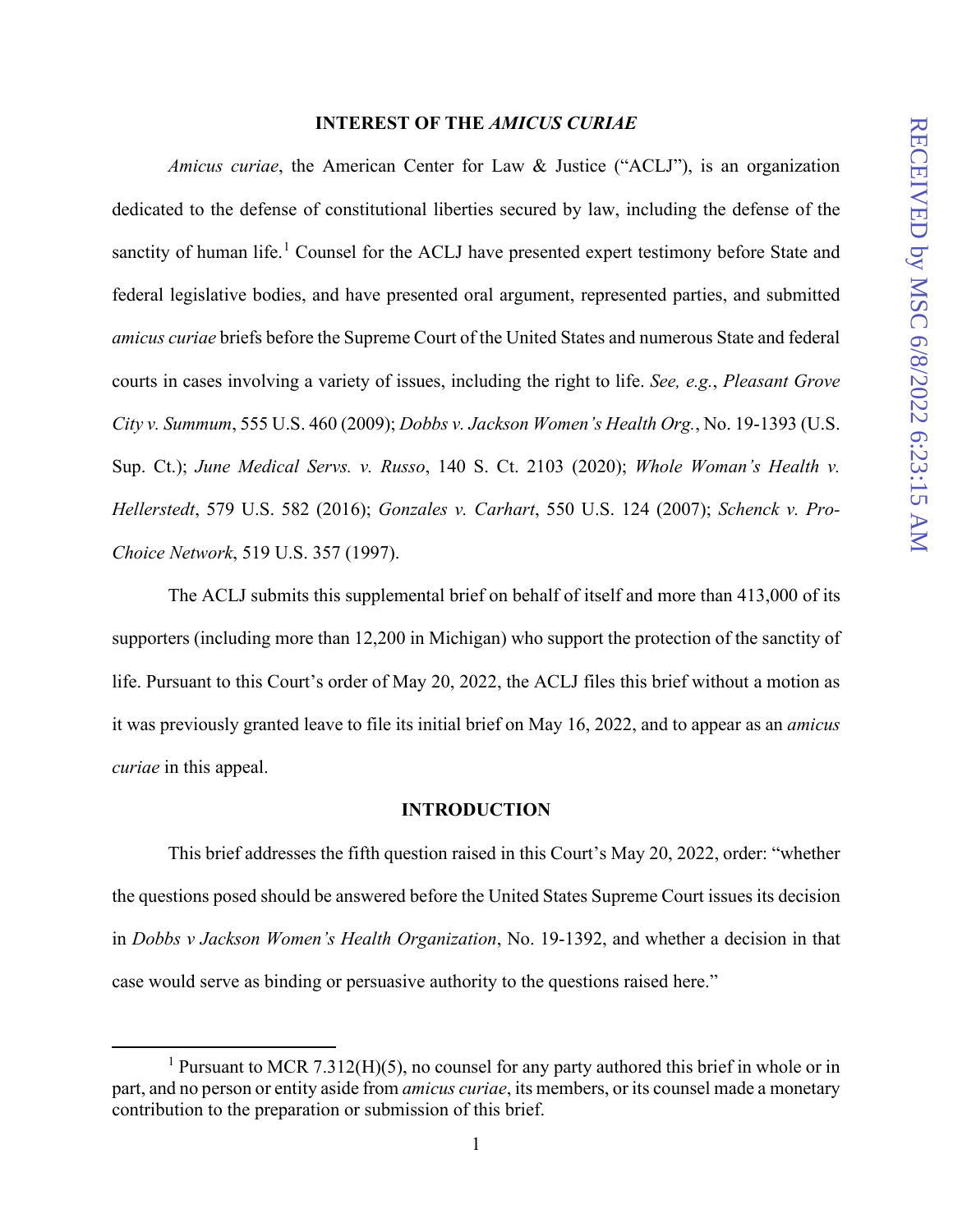Since the relevant provisions of the Michigan Constitution are coextensive with similar provisions of the federal constitution, the decision in *Dobbs* will be highly relevant and persuasive authority in this case. The Governor's Complaint in the Oakland County Circuit Court even cites the impending issuance of the *Dobbs* decision as a key reason why the lawsuit was filed. Cmplt., ¶¶ 57, 61, 75, 78. As such, this Court should await the issuance of the *Dobbs* decision before proceeding further with this case.

#### **ARGUMENT**

## **I. The 1963 Constitution does not include a right to abortion, or provide greater due process or equal protection rights than the federal constitution.**

The Governor's argument in support of finding a new abortion right in the Michigan Constitution amounts to "times have changed." *See, e.g., id.*, ¶ 74 ("The Michigan Supreme Court last opined on the constitutionality of MCL 750.14 in 1973. Much has changed since that time."). Although the Governor complains about a perceived erosion of a federal right to abortion since *Roe v. Wade* was decided in 1973, the Governor ignores the fact that *no such right existed when the 1963 Constitution went into effect ten years before*.

As this Court reiterated earlier this year, "[the] primary goal in construing a constitutional provision is to give effect to the intent of the people of the state of Michigan who ratified the Constitution, by applying the rule of 'common understanding.' We locate the common understanding of constitutional text by determining the plain meaning of the text as it was understood *at the time of ratification*." *League of Women Voters of Mich. v. Sec'y of State*, Nos. 163711-2, 163744-5, 163747-8, 2022 Mich. LEXIS 143 at \*10 (Jan. 24, 2022) (quoting *Mich. Coalition of State Employee Unions v. State*, 498 Mich. 312, 323-324 (2015)) (emphasis added); *see also Mich. DOT v. Tomkins*, 481 Mich. 184, 191 (2008) ("Technical legal terms [in the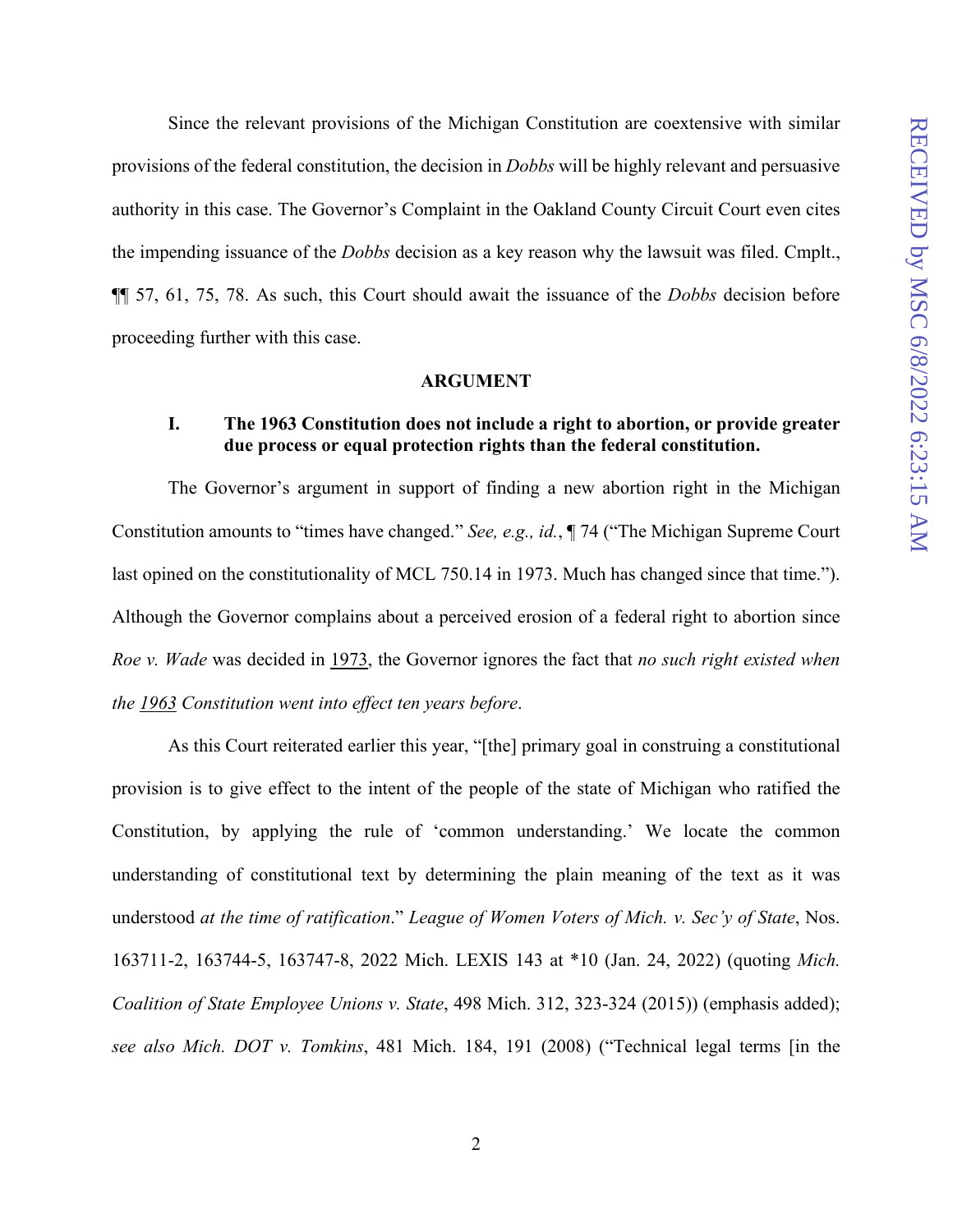Michigan Constitution] must be interpreted in light of the meaning that those sophisticated in the

law would have given those terms *at the time of ratification*.") (emphasis added).

It is abundantly clear that the 1963 Constitution did not alter then-existing law to create a constitutional abortion right. The reasoning of the Court of Appeals' decision in *Mahaffey v. Attorney General*, 222 Mich. App. 325 (1997), which recognized that there is no right to abortion in the Michigan Constitution, is fully consistent with this Court's precedent:

When the 1963 constitution was adopted, abortion was a criminal offense. The drafters of a constitutional provision are presumed to have known the existing laws and to have drafted the provision accordingly. Thus, we must presume that the drafters of the 1963 constitution were aware of the statutory prohibition against abortion. The fact that the 1963 constitution itself and the debates of the Constitutional Convention preceding the adoption of the constitution are silent regarding the question of abortion indicates that there was no intention of altering the existing law. We believe that the addition of a fundamental right to abortion to the constitution "would have been such a marked change in the law as to elicit major debate among the delegates to the Constitutional Convention as well as the public at large." Furthermore, less than ten years after the adoption of the constitution, essentially the same electorate that approved the constitution rejected a proposal brought by proponents of abortion reform to amend the Michigan abortion statute. Under these facts, we cannot conclude that the intent of the people that adopted the 1963 constitution was to establish a constitutional right to abortion.

*Id.* at 335-36 (citations omitted).

More generally, Michigan courts have repeatedly recognized that the due process and equal protection provisions of the 1963 Constitution are coextensive with the federal constitution's protections. The Governor's Complaint even acknowledged that the "right to privacy in art. 1 of the Michigan Constitution" is "analogous to the federal right." Cmplt., ¶ 82. In *Doe v. Department of Social Services*, 439 Mich. 650 (1992), this Court correctly rejected the claim made by abortion proponents that the Michigan Constitution's Equal Protection Clause provides greater protection than the federal provision does. The Court held that "our Equal Protection Clause was intended to duplicate the federal clause and to offer similar protection." *Id.* at 670-71. As the Court noted, "if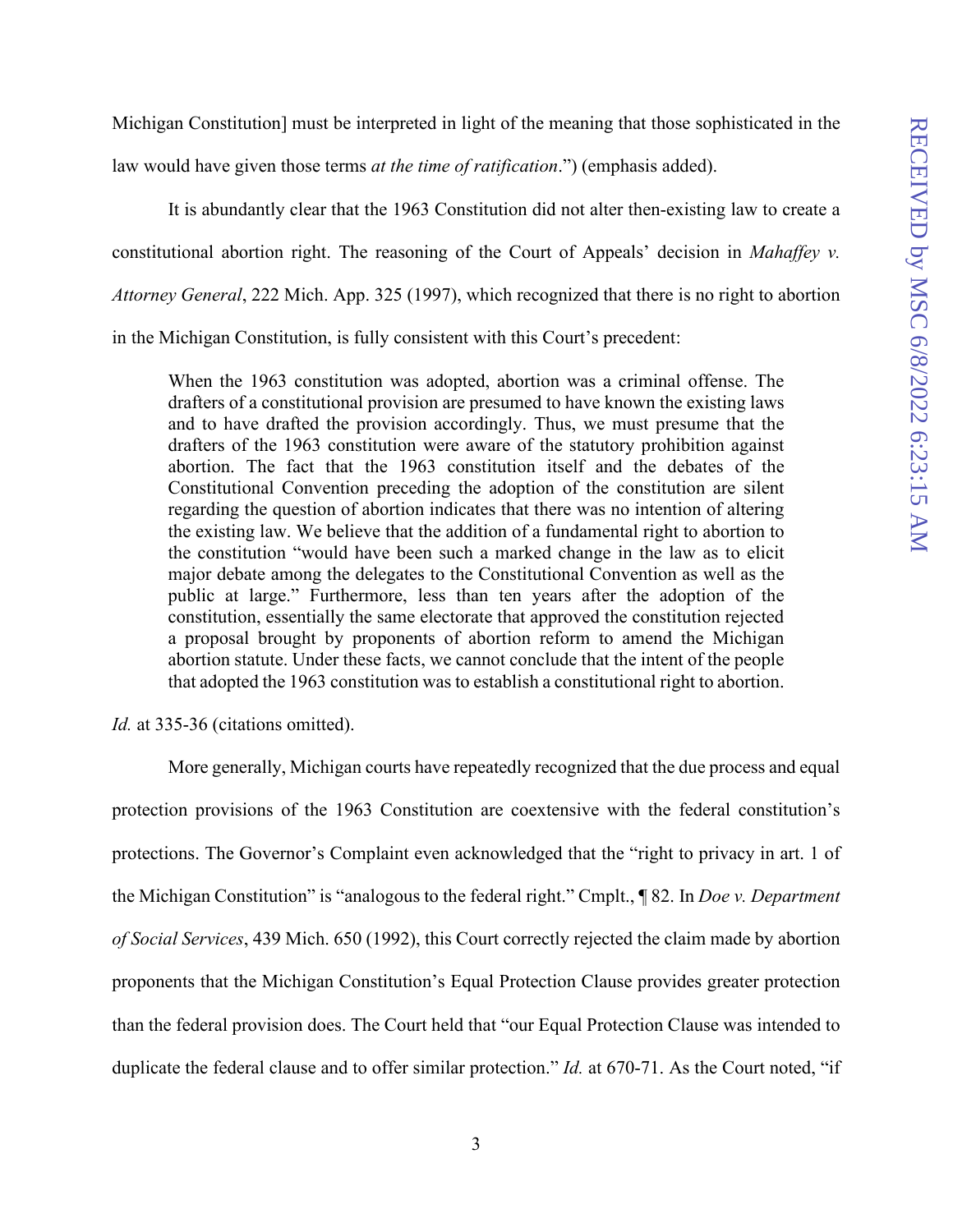it had been their purpose to create more or different rights than those encompassed in the federal Equal Protection Clause, surely they would not have chosen . . . language [that] is essentially the same as the Equal Protection Clause of the Fourteenth Amendment." *Id.* at 671-72; *see also Crego v. Coleman*, 463 Mich. 248, 258 (2000) ("This Court has found Michigan's equal protection provision coextensive with the Equal Protection Clause of the federal constitution."); *People v. Sierb*, 456 Mich. 519, 523 (1998) (interpreting the Michigan and federal due process provisions as coextensive); *AFT Mich. v. State*, 497 Mich. 197, 244 (2015) (explaining that the Michigan and federal due process provisions are often interpreted coextensively); *Grimes v. Van Hook-Williams*, 302 Mich. App. 521, 530 (2013) ("The due process guarantee of the Michigan Constitution is coextensive with its federal counterpart."); *Cummins v. Robinson Twp.*, 283 Mich. App. 677, 700- 01 (2009) (same). As such, the *Dobbs* decision's analysis of the extent to which the federal constitution protects an abortion right is highly relevant to the questions raised in this lawsuit.

## **II. The Governor seeks an amendment to the 1963 Constitution through litigation, which is improper.**

 Under *Roe v. Wade*, 410 U.S. 113 (1973), and its progeny, the federal right to abortion is not absolute; rather, various tests have been employed by courts to determine whether a regulation of abortion is constitutional. Many types of abortion regulations have been upheld under these tests. For instance, in *People v. Bricker*, 389 Mich. 524 (1973), this Court upheld MCL 750.14 except to the extent it runs contrary to *Roe* and *Doe v. Bolton*, 410 U.S. 179 (1973). *Id.* at 529-31. The Court correctly held that the Michigan Legislature's policy determinations concerning abortion must be given effect to the extent permitted under constitutional jurisprudence.

In this case, the Governor *does not* ask this Court to permanently enshrine *Roe* and *Bricker* into Michigan law. Rather, the Governor seeks the creation of *an absolute Michigan constitutional abortion right* that goes far beyond the federal *Roe-*based abortion right. The Complaint's Request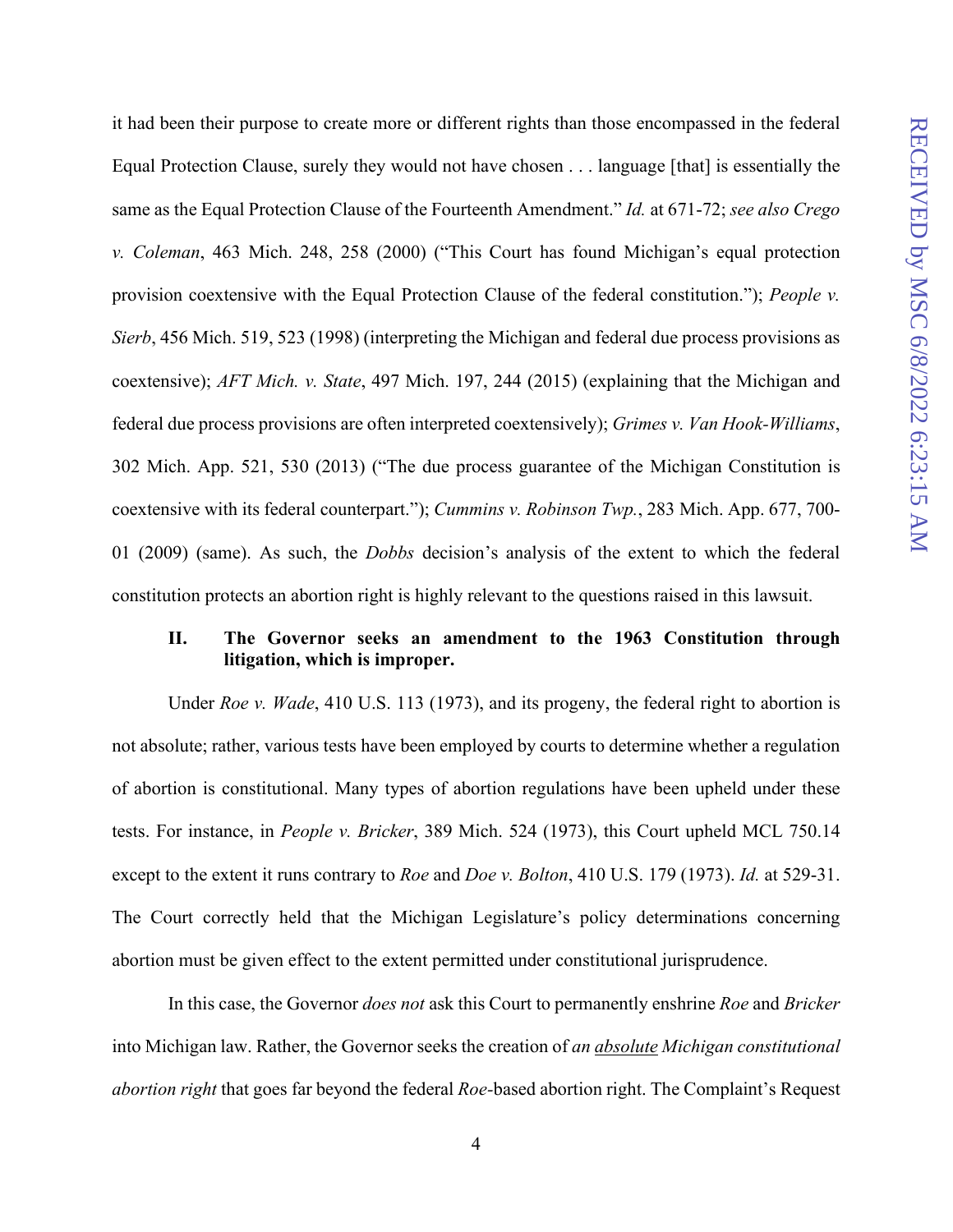for Relief seeks an injunction that *prevents the enforcement of MCL 750.14 in any and all circumstances*, not just the circumstances in which enforcement of the statute would be contrary to *Roe*. The unprecedented revision of the Michigan Constitution proposed by the Governor which would create an absolute abortion right that has no basis in existing Michigan or federal law—needs to occur, if it occurs at all, *through the constitutional amendment process*, not through the amendment-by-litigation strategy that this lawsuit represents.

As one Constitutional Convention Delegate explained:

[W]hen we are dealing with something as fundamental as a constitution, which is a protection against the imposition of the will of the state . . . we should be very careful in the allowance of those particular guarantees to be changed because the constitution is a compact with the people. It represents not only what the position of the people is for the present day but also for the future, for those yet unborn children.

*League of Women Voters of Mich.*, 2022 Mich. LEXIS 143 at \*81, n.66 (Zahra, J., concurring in part and dissenting in part) (quoting Convention statement of Delegate O. Lee Boothby). The same type of analysis applies where, as here, a litigant seeks to permanently impede the Legislature and the people from being able to determine State policy on an issue of great interest and importance by arguing for the creation or expansion of a constitutional right. Proponents of policy changes cannot bypass the legislative and constitutional amendment processes through litigation.

 Moreover, the Governor's concerns are not accurately conveyed as the decision in *Dobbs* would not make abortion illegal; rather, if the federally-recognized right to an abortion is limited or overturned by *Dobbs*, the authority to regulate abortion would return to the States. Michiganders would once again have the ability to decide how broadly, or narrowly, to permit abortion, as they did from the beginning of the State's existence through 1973. The policy arguments that the Governor asserts in this lawsuit could be presented *to the proper audience*: the Legislature and the public at large. If the Governor's views on abortion are actually reflective of the current views of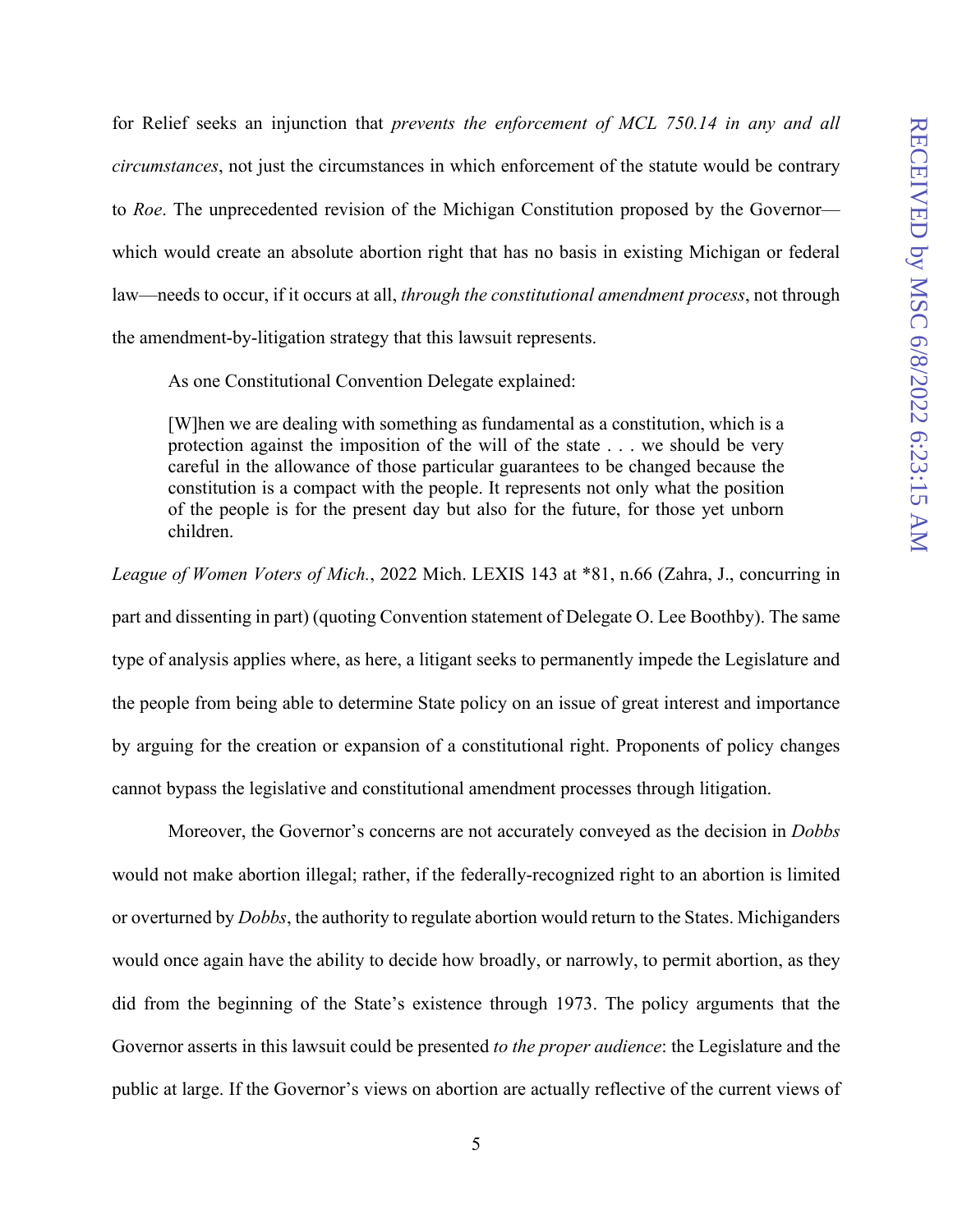Michiganders, *that would be reflected in legislation, ballot initiatives, and non-prosecution policies.* The Governor, the Attorney General, and a large percentage of the Defendant County Prosecuting Attorneys have already made it abundantly clear that they are not going to prosecute anyone for obtaining or providing an abortion, regardless of what *Dobbs* says. What the Governor and like-minded litigants cannot do, however, is retroactively graft their 2022 policy preferences into the 1963 Constitution, which is what they are improperly tiying to accomplish here.

## **CONCLUSION**

This Court should await the issuance of the *Dobbs* decision and then reaffirm that the 1963 Constitution does not include a right to abortion.

JAY ALAN SEKULOW\* STUART J. ROTH\* JORDAN SEKULOW\* OLIVIA F. SUMMERS\* AMERICAN CENTER FOR LAW &JUSTICE

\*Not admitted in Michigan

Dated: June 8, 2022

Respectfully submitted,

/s/ Edward L. White III EDWARD L. WHITE III ERIK M. ZIMMERMAN AMERICAN CENTER FOR LAW &JUSTICE

*Counsel for Amicus Curiae, the American Center for Law & Justice*